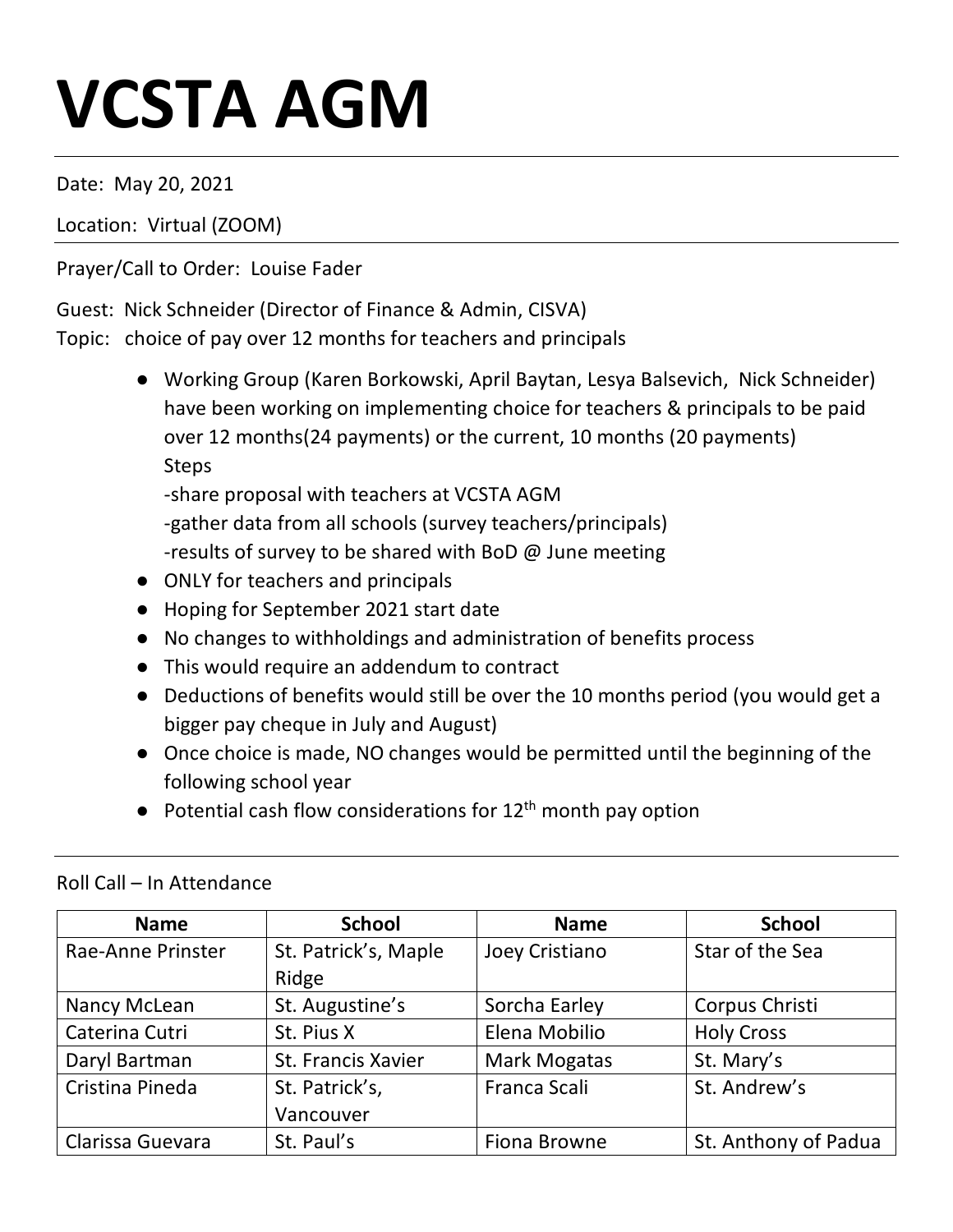| Anthony de Guzman | St. Patrick's, Maple       | <b>Marianna Branc</b> | <b>OLPH</b>         |
|-------------------|----------------------------|-----------------------|---------------------|
|                   | Ridge                      |                       |                     |
| Lara Martini      | Our Lady of Fatima         | Agnes Krammer         | Cloverdale Catholic |
| Doris Langlois    | <b>Queen of All Saints</b> | Adam Grossi           | St. Edmund's        |
| Jasenka Buric     | St. Michael's              |                       |                     |

#### **Reports**

#### **1. President's Report**

#### *Hybrid Learning*

- Deacon Henk has said that there are no plans to offer Hybrid learning for the 2021-22 school year (unless mandated by Ministry). It is most probable that we will go to "Phase

1" learning

## *VCSTA Executive Positions*

- No names were forwarded for the positions of Vice President and Treasurer
- Executive members will meet with the bank and come up with a plan

#### *Retirement Mass* - June 17 @ 3:30

- Archbishop Miller will preside; Deacon Henk will also be present
- Pat Gillespie will provide music and live stream the Mass
- VCSTA Exec will do the jobs (readings, offertory, etc.)
- Encourage your staff to attend service and watch together
- Superintendent's Office will send list of retiree names by end of May. These will be sent to VCSTA Reps, along

with link to the Mass

## *Forum –* is a "task force"

- tasked by Archbishop to research things
- there are 3 teacher reps to the Forum

# *VCSTA Meetings 3 x's a year* with **SO** (superintendent's office) and **CISVAAA** (principals' association)

This is where teachers can voice their opinions/concerns

If any issues need clarification or need to be brought to the attention of SO, send email to VCSTA Exec (vcsta.executive@gmail.com)

## *Teacher Evaluations*

– Sandy Marshall confirmed that the new teacher evaluations were a 2 year pilot (it was never meant for all 25

 points to be evaluated on in 1 year. Choose 4 to 5 points annually – all should be covered in a 5 year cycle

#### *Networking Days –* tabled to Fall meeting

*Pension Committee*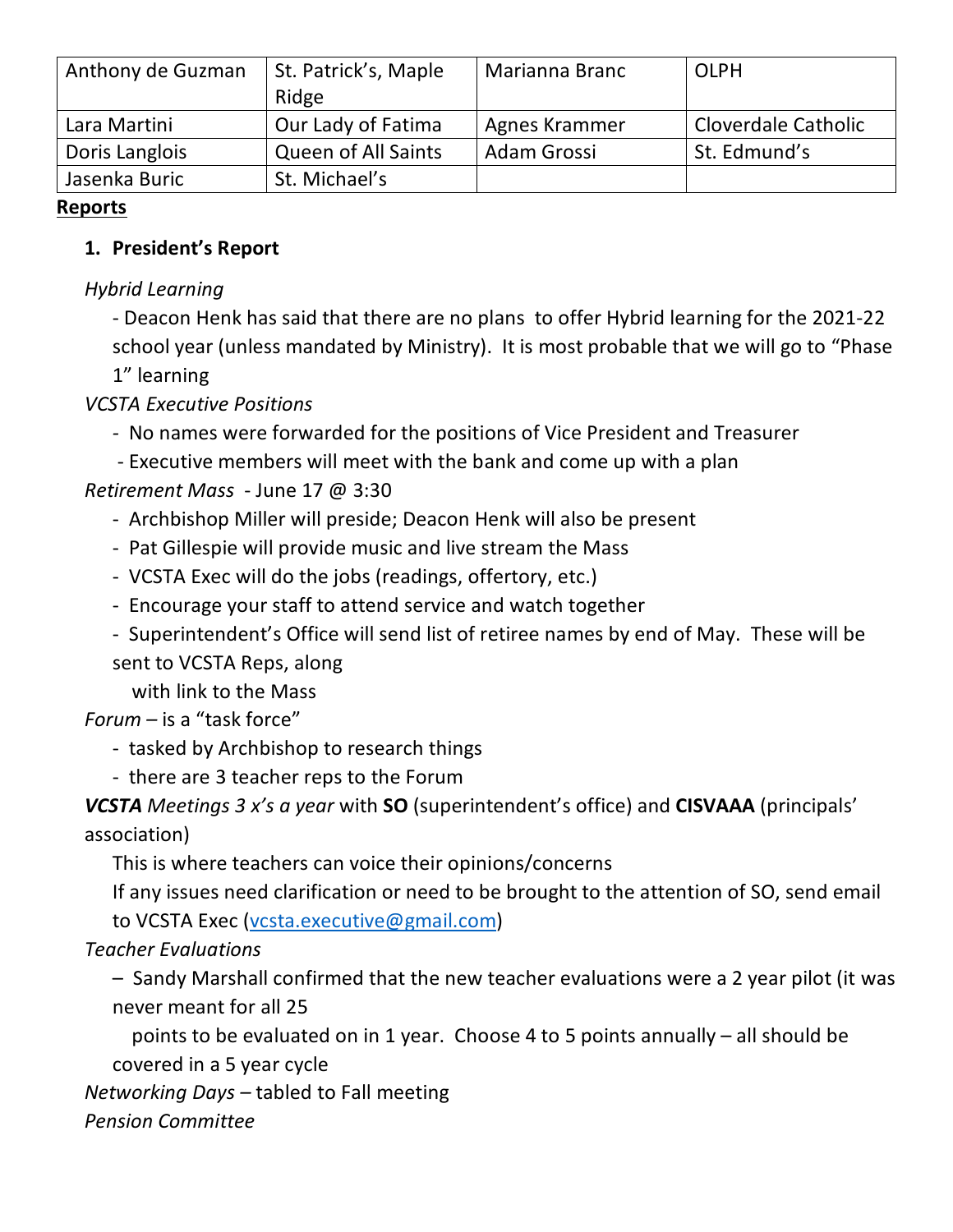*–* Doug Lauson has informed that one Teacher Rep to Pension Committee position (of two) has become available

- it is an elected position; three year term

- any teacher interested, please let Karen know by June 15 (you must write a letter and the Archbishop will sign

off on it)

 if there is no interest, the teacher presently holding the position will be renewed for another 3 years

- training will be provided

- there are also representatives from other Archdiocese on this committee

*Scholarships*

- Please remind members to send "scholarship applications" along with acceptance letter from post-secondary

 institution, if they have a child graduating from high school this year *Rep Meeting Dates for 2021-22* :

September 23; November 25; January 27; March 31; AGM – May

26

# **2. Board of Director's Report**

- Working on EA contracts
- after retirement, you can continue to pay full premiums to keep your benefits
- new policy everyone is automatically on pension, individuals must ask to be off pension plan

# **3. Treasurer's Report**

report given - due to public access details unavailable online

## **Unfinished Business**

● None

## **New Business**

- Constitution and By-Laws Approval of New, Revised Constitution and By-Laws Motion to Approve: Rae-Anne Prinster, Lara Martini, Agnes Krammer
- Continuation of Pension/Benefits